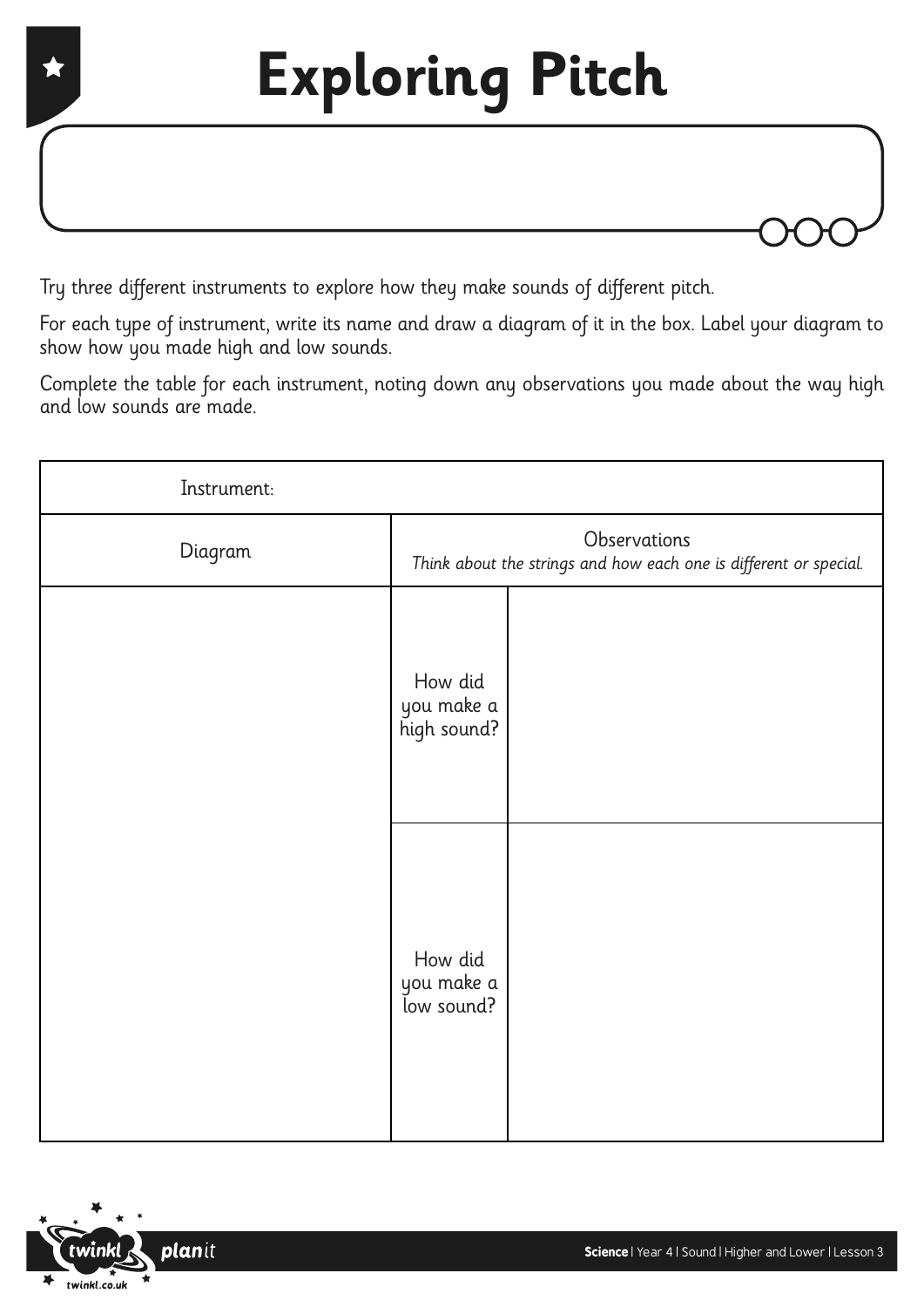## **Exploring Pitch**

| Instrument: |                                                                                                           |  |
|-------------|-----------------------------------------------------------------------------------------------------------|--|
| Diagram     | Observations<br>Think about what you are hitting - does each sound come from<br>hitting a different part? |  |
|             | How did<br>you make a<br>high sound?                                                                      |  |
|             | How did<br>you make a<br>low sound?                                                                       |  |

| Instrument: |                                                                                                                                       |  |
|-------------|---------------------------------------------------------------------------------------------------------------------------------------|--|
| Diagram     | Observations<br>What is vibrating in this instrument for it to make a sound?<br>How do you change the vibrations to change the pitch? |  |
|             | How did<br>you make a<br>high sound?                                                                                                  |  |
|             | How did<br>you make a<br>low sound?                                                                                                   |  |



 $\star$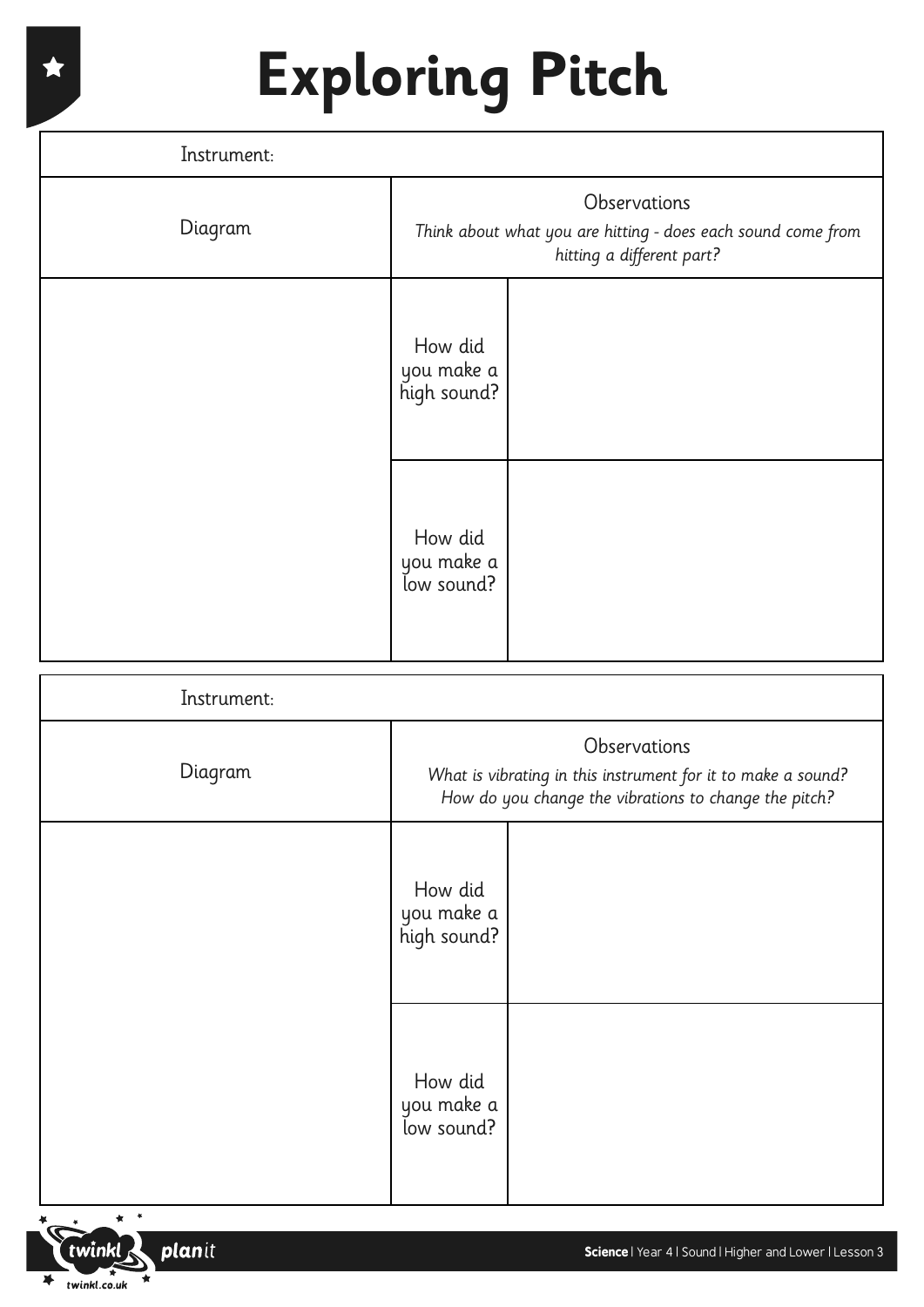

Try three different instruments to explore how they make sounds of different pitch.

For each type of instrument, write its name and draw a diagram of it in the box. Label your diagram to show how you made high and low sounds.

Complete the table for each instrument, noting down any observations you made about the way high and low sounds are made.

| Instrument: |                                      |  |
|-------------|--------------------------------------|--|
| Diagram     | Observations                         |  |
|             | How did<br>you make a<br>high sound? |  |
|             | How did<br>you make a<br>low sound?  |  |